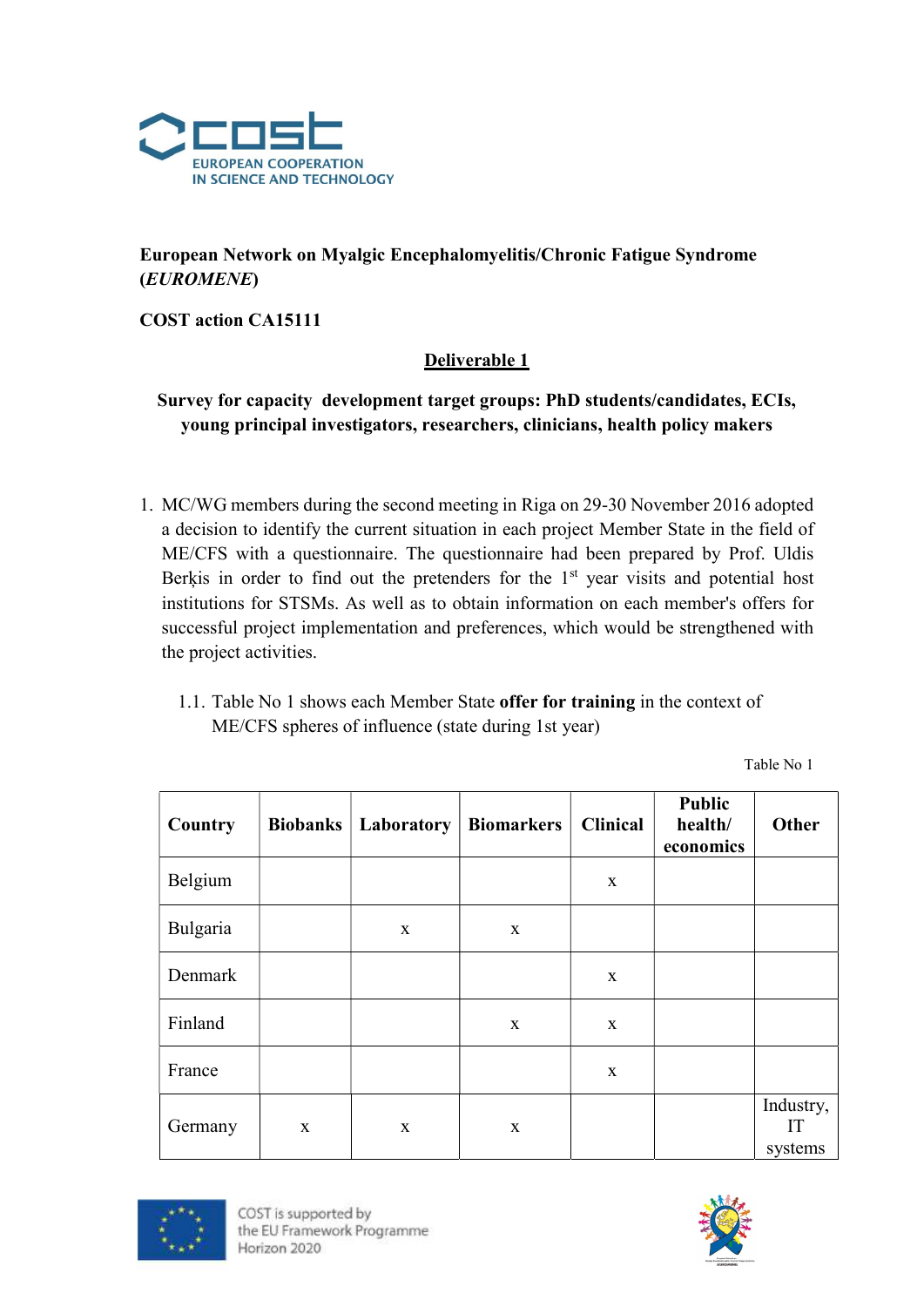| Ireland           |             |             |             |             | $\mathbf X$ |          |
|-------------------|-------------|-------------|-------------|-------------|-------------|----------|
| Italy             | $\mathbf X$ | $\mathbf X$ | $\mathbf X$ | $\mathbf X$ | $\mathbf X$ |          |
| Latvia            |             | $\mathbf X$ | $\mathbf X$ |             |             | Industry |
| Norway            |             |             | $\mathbf X$ | $\mathbf X$ | $\mathbf X$ |          |
| Romania           |             |             | $\mathbf X$ | $\mathbf X$ |             |          |
| Serbia            |             |             |             | $\mathbf X$ |             |          |
| Spain             | $\mathbf X$ | $\mathbf X$ | X           | $\mathbf X$ |             |          |
| Sweden            |             | $\mathbf X$ | $\mathbf X$ | $\mathbf X$ |             |          |
| United<br>Kingdom | $\mathbf X$ | $\mathbf X$ | $\mathbf X$ |             | $\mathbf X$ |          |

1.2. Table No 2 shows identified training needs and interest for each member state (during 1st year), the Table will be permanently updated

| Country  | <b>Biobanks</b> | Laboratory   | <b>Biomarkers</b> | <b>Clinical</b> | <b>Public</b><br>health/<br>economics | <b>Other</b> |
|----------|-----------------|--------------|-------------------|-----------------|---------------------------------------|--------------|
| Belgium  | $\mathbf{O}$    |              |                   |                 |                                       |              |
| Bulgaria | $\mathbf{o}$    | $\mathbf{o}$ | $\mathbf 0$       | $\mathbf{O}$    |                                       |              |
| Denmark  | $\mathbf 0$     |              |                   |                 |                                       |              |
| Finland  | $\mathbf{O}$    |              |                   |                 |                                       |              |
| France   | $\mathbf{o}$    |              |                   |                 |                                       |              |
| Germany  | $\mathbf O$     |              |                   |                 |                                       |              |
| Ireland  |                 |              |                   |                 |                                       |              |
| Italy    | $\mathbf{O}$    |              |                   |                 |                                       |              |
| Latvia   | $\mathbf{o}$    | $\mathbf 0$  | $\mathbf 0$       | $\mathbf{O}$    | $\mathbf 0$                           |              |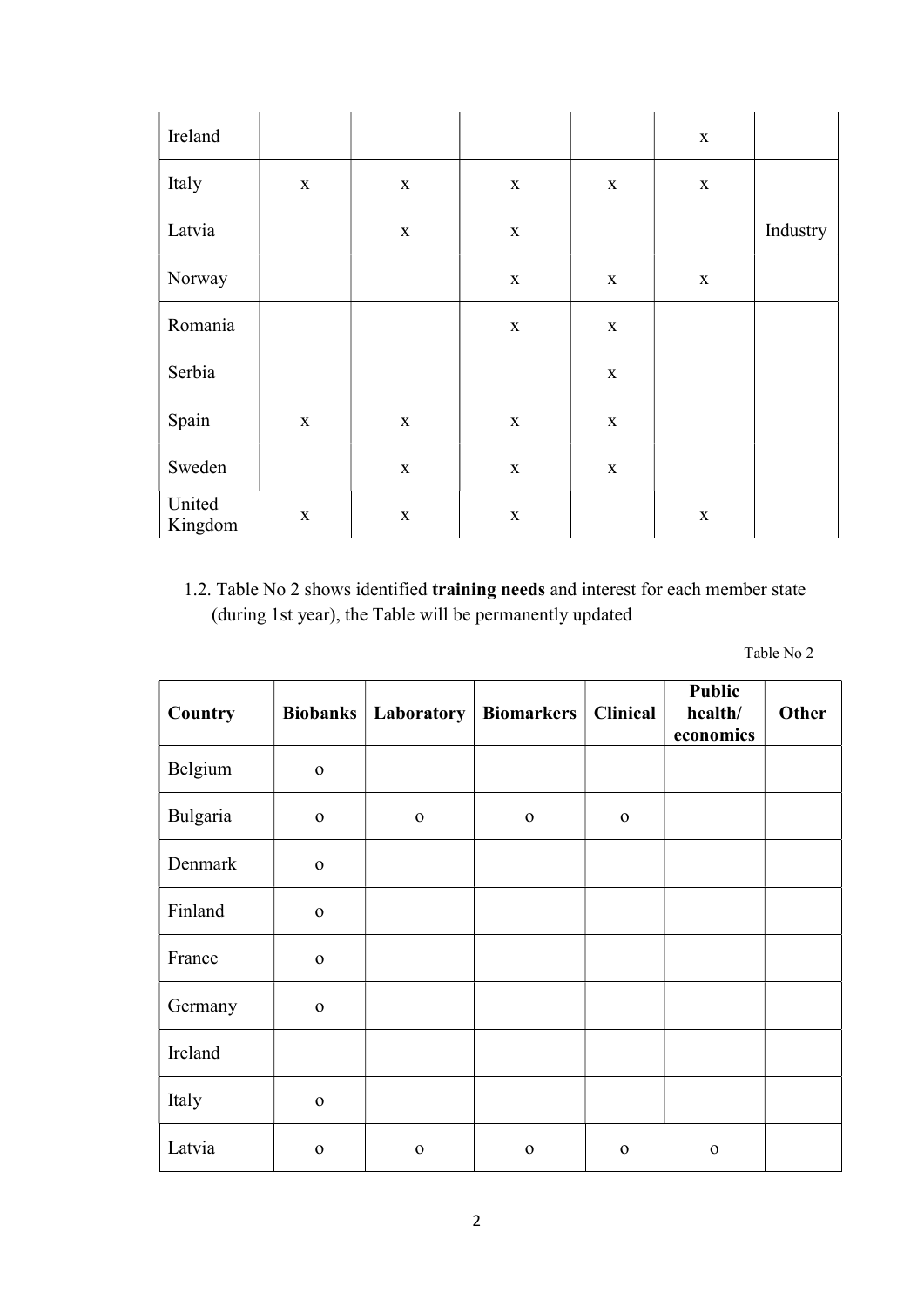| Norway            | $\mathbf{O}$ |  | $\mathbf 0$  |  |
|-------------------|--------------|--|--------------|--|
| Romania           | $\mathbf 0$  |  | $\mathbf 0$  |  |
| Serbia            | $\mathbf 0$  |  | $\mathbf 0$  |  |
| Spain             | $\mathbf 0$  |  |              |  |
| Sweden            | $\mathbf 0$  |  |              |  |
| United<br>Kingdom | $\mathbf{O}$ |  | $\mathbf{O}$ |  |

#### 1.3. Table No 3 shows offers for Training schools

Table No 3

| No | <b>Institution</b> | <b>Number</b> | <b>Profiles</b>    | <b>Priorities</b> |
|----|--------------------|---------------|--------------------|-------------------|
|    | From Cost action   | $12 - 15$     | Biologist,         | Experiences in    |
|    | countries involved |               | clinicians,        | biomarkers        |
|    |                    |               | bioinformatics     | findings          |
|    | From Cost action   | $12 - 15$     | Clinicians, public | Progress in       |
|    | countries involved |               | health and         | clinical studies  |
|    |                    |               | economics          | on ME/CFS,        |
|    |                    |               | specialists        | public health     |
|    |                    |               |                    | outcomes          |

# 1.4. Table No 4 summarizes information about each member's proposed dedicated trainers for STSMs, Training schools, workshops

| <b>Institution</b>                                 | <b>Name</b>                   | <b>Profile</b>                                           | <b>School</b><br>planned (No) or<br><b>STSM</b> |
|----------------------------------------------------|-------------------------------|----------------------------------------------------------|-------------------------------------------------|
| <b>For Training school No 1</b>                    |                               |                                                          |                                                 |
| Pavia University,<br>Italy<br>Barcelona University | Simona Panelli<br>Laura Baldo | Microbiologist/<br>geneticistBioinformatics<br>expertise | 1                                               |
| Department of<br>Ecology                           | Giovanni Ricevuti             | Clinician                                                | $1$ , WS                                        |
| UNIPV/S.Margherita<br>Hospital                     | Enrica Capelli                | Laboratory<br>technological<br>applications,             | $1$ , WS                                        |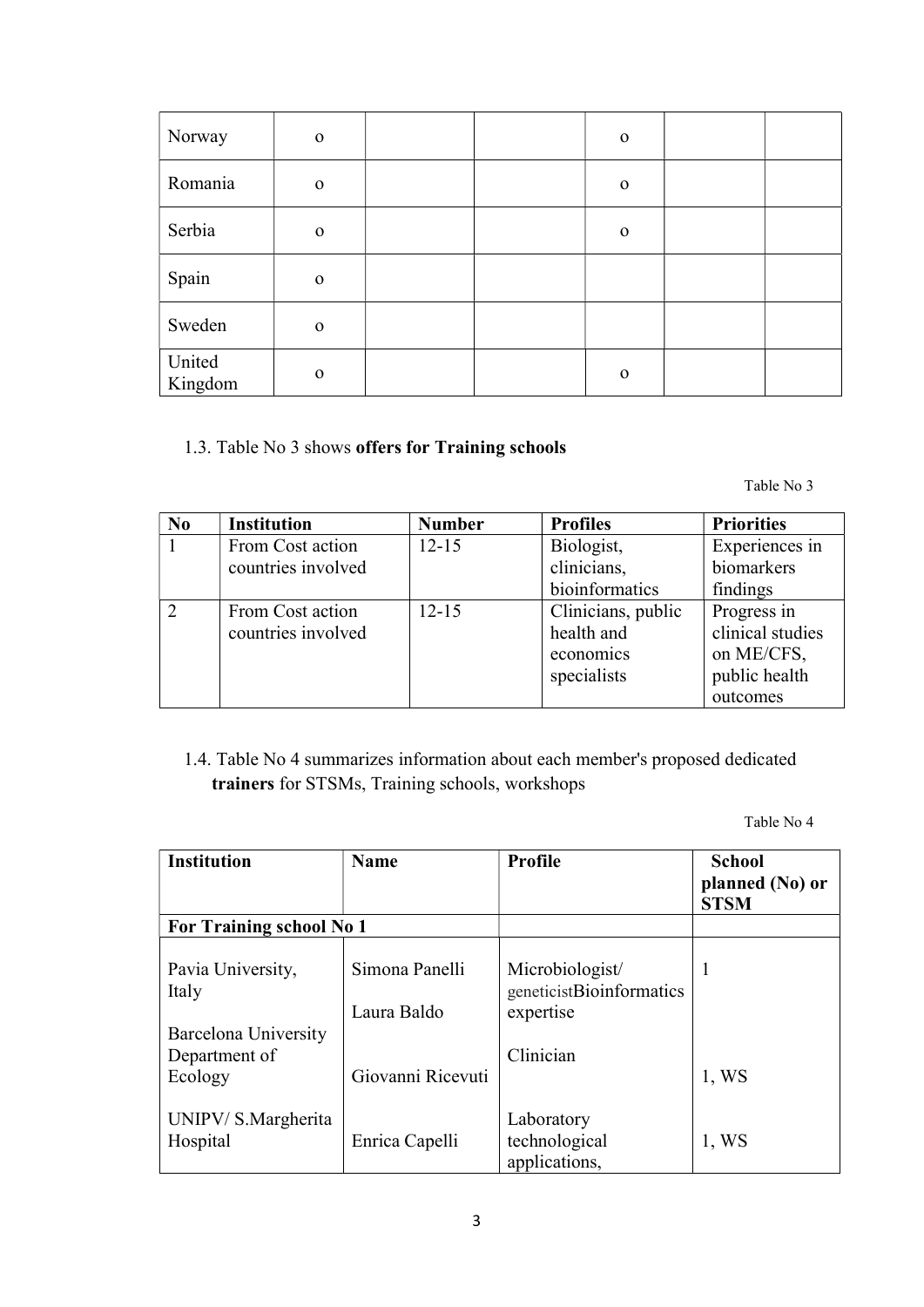| <b>UNIPV</b>                       |                                      | Genetic markers in<br>ME/CFS                                                                                         |                |
|------------------------------------|--------------------------------------|----------------------------------------------------------------------------------------------------------------------|----------------|
| For Training school No 2           |                                      |                                                                                                                      |                |
| Riga Stradiņš<br>University        | Andrejs Ivanovs                      | Public health<br>Health sociology<br>Epidemiology                                                                    | $\overline{2}$ |
| Riga Stradiņš<br>University        | Prof. Angelika<br>Krūmiņa            | $\overline{\text{ME}}$ /CFs in infectious<br>disease clinic (with a<br>special emphasis to<br>$EU-13$                | $\overline{2}$ |
| For Workshop No 1                  |                                      |                                                                                                                      |                |
| DePaul University,<br>Chicago, USA | Prof. Lenny<br>Jason,                | Discussion of the<br>current situation in<br>prevalence and<br>diagnostic criteria<br>of ME/CFS in USA<br>and Europe | <b>WS</b>      |
| UAB and VHIR,<br>Spain             | Dr Ricard Pujol /<br>Dr Eva Martinez | Autoimmune,<br>mechanisms and<br>therapeutic options in<br><b>ME/CFS</b>                                             | <b>WS</b>      |
| Charite, Germany                   | Prof Carmen<br>Scheibenbogen         | Autoimmune responses<br>in ME/CFS                                                                                    | <b>WS</b>      |
| Universitat de<br>València, Spain  | Dr Elisa Oltra                       | Genomic biomarkers in<br>ME/CFS: from SNPs<br>to Extracellular<br>Vesicles (EVs)                                     | <b>WS</b>      |

1.5. Table No 5 shows offer for STSM places

| <b>Institution</b> | Timing / number<br>of places | <b>Requirements</b><br>to trainee<br>profiles<br>(laboratory,<br>clinical, etc.) | <b>Short course</b><br>description | Fee/costs |
|--------------------|------------------------------|----------------------------------------------------------------------------------|------------------------------------|-----------|
|--------------------|------------------------------|----------------------------------------------------------------------------------|------------------------------------|-----------|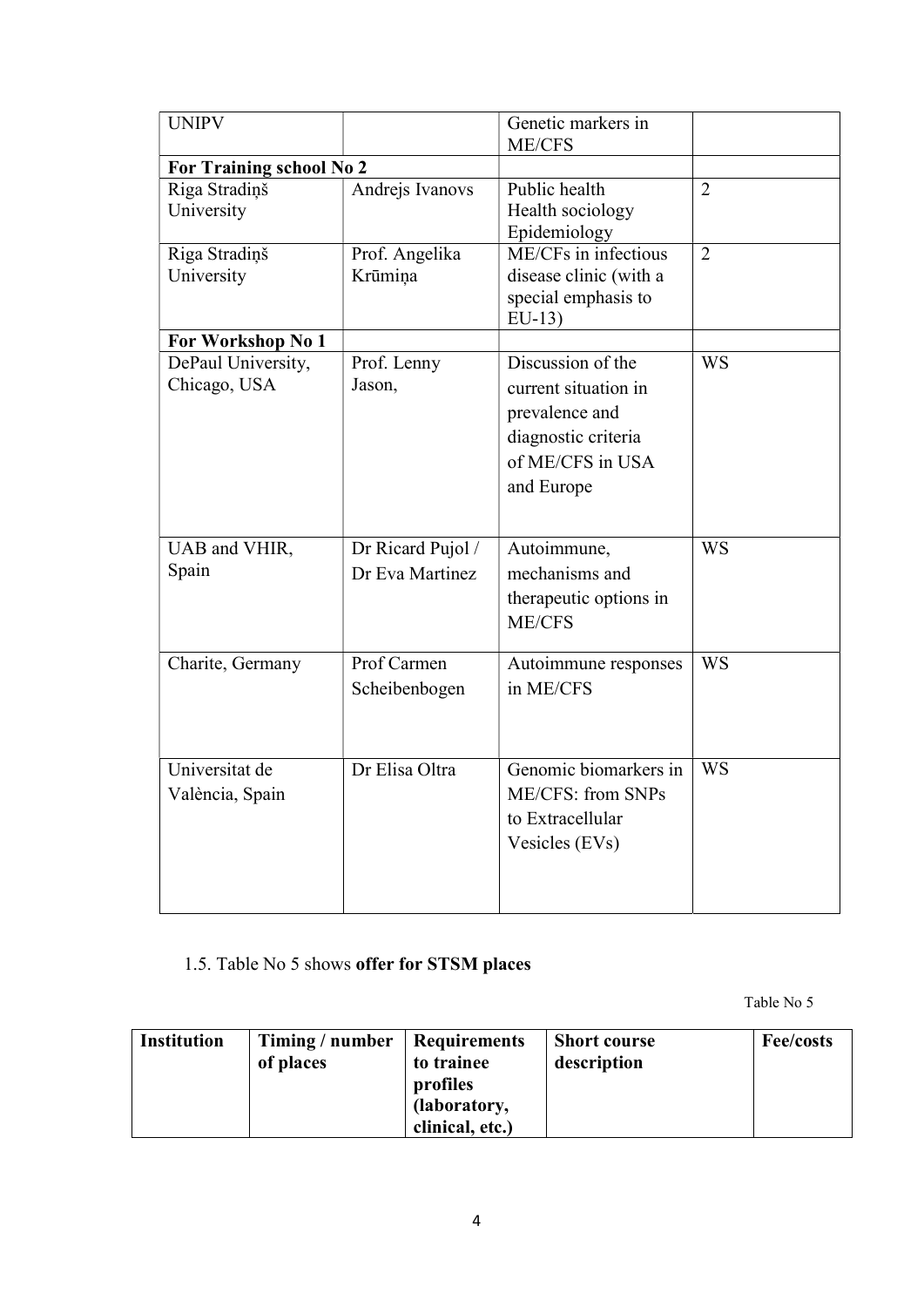| <b>LSHTM</b><br><b>UK</b>                          | Nov2016-<br>Mar2017, or<br>thereafter, | Clinical and<br>epidemiology<br>research     | Training on diverse<br>aspects of<br>clinical/epidemiological     | n/a  |
|----------------------------------------------------|----------------------------------------|----------------------------------------------|-------------------------------------------------------------------|------|
|                                                    | 2 places,<br>minimum 2<br>months       |                                              | research in ME/CFS and<br>biobanking                              |      |
| <b>VHIR</b><br>ES                                  | Planning upon<br>request               | Clinical and<br>biological<br>research       | Clinics, biomarkers,<br>laboratory                                | n/a  |
| <b>RSU</b><br>LV                                   | Planning upon<br>request               | Laboratory,<br>pathology,                    | Laboratory, biomarkers<br>(viral, immunological),<br>coinfections | n/a  |
| Institut Med.<br>Immunology,<br>Charité,<br>Berlin | $1 - 2$                                | Physician<br><b>Basic German</b><br>required | Participation in<br>outpatient clinic                             | none |

1.6. Patient organizations interested in cooperation in the field of ME/CFA and to be involved in all activities

Table No 6

| Organisation                                   | <b>Name</b>     | Profile                  |
|------------------------------------------------|-----------------|--------------------------|
| <b>AMCFS Onlus Pavia, Italy</b>                | Roberta Ardino  | President of the Charity |
| Spanish ME/CFS patients'<br>Association, Spain | Dr Ricard Pujol |                          |

1.6. Venues for training schools

| Organisation                 | <b>Place</b> | Cost profile:<br>accommodation,<br>meals etc. | <b>Travel cost</b><br>estimate per | <b>Local resources:</b><br>trainers, clinics |
|------------------------------|--------------|-----------------------------------------------|------------------------------------|----------------------------------------------|
| Training school No 1:        |              |                                               | person                             | etc.                                         |
| Univ. of Pavia<br>/CHT       | Pavia-Italy  | 100<br>euro/day/person                        | 300-400 euro                       | trainers                                     |
| <b>Training school No 2:</b> |              |                                               |                                    |                                              |
| Romania, Latvia              |              |                                               |                                    |                                              |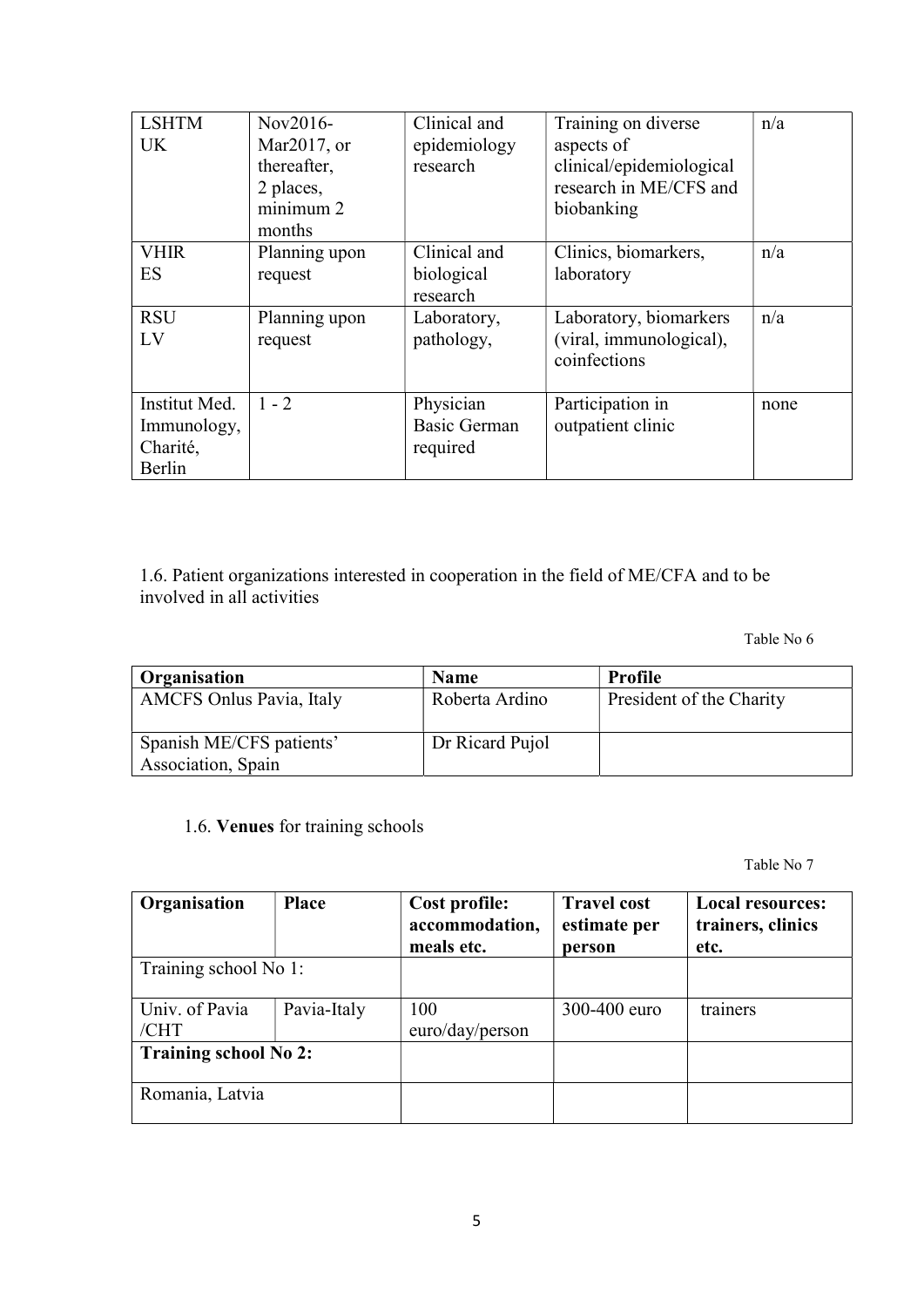#### 1.8. Additional offers for training – not COST supported

Table No 8

| <b>Institution</b> | Timing / number<br>of places | Requirement<br>s to trainee<br>profiles<br>(laboratory,<br>clinical, etc.) | <b>Short course</b><br>description | <b>Fee/costs</b>  |
|--------------------|------------------------------|----------------------------------------------------------------------------|------------------------------------|-------------------|
| FENS Cajal         | Themes do not                | Open mostly                                                                | See                                | $3 - 5.000$ fee + |
| programme          | repeat                       | to wide range,                                                             | http://www.fens.or                 | subsistence       |
|                    | 2-week courses               | no clinical                                                                | g/Training/CAJAL-                  | Limited           |
|                    | with laboratory              | requirement                                                                | programme/                         | support           |
|                    | training                     |                                                                            |                                    | available         |
|                    | Places- offered to           |                                                                            |                                    |                   |
|                    | one class, usually           |                                                                            |                                    |                   |
|                    | $ca$ 30                      |                                                                            |                                    |                   |
| <b>FENS</b>        | One Winter and               | Wide                                                                       | http://www.fens.or                 | $500$ EUR $-$     |
| Winter/Summer      | one Summer                   |                                                                            | g/Training/FENS-                   | only              |
| schools            | school per year              |                                                                            | Schools/                           | participation     |
|                    | Places: large class          |                                                                            |                                    | Open to           |
|                    |                              |                                                                            |                                    | members/non       |
|                    |                              |                                                                            |                                    | members           |

- 2. Actually within the first year 3 STSMs were organized and the decision was taken for the Training school No 1.
- 2.1. Organized STSMs

| Institution/trainer | STSM applicants    | Duration             |  |
|---------------------|--------------------|----------------------|--|
| VHIR ES,            | Angelika Krūmiņa,  | 12 - 22 March 2017   |  |
| Prof. Jose Alegre-  | Latvia             |                      |  |
| Martin              |                    |                      |  |
| VHIR ES,            | Zaiga Nora-Krūkle, | $19 - 30$ March 2017 |  |
| Dr Jesus Castro-    | Latvia             |                      |  |
| Marrero             |                    |                      |  |
| <b>IGTP</b> Health  | Santa Rasa,        | $20 - 31$ March 2017 |  |
| Sciences Research   | Latvia             |                      |  |
| Institute of the    |                    |                      |  |
| Germans Trias i     |                    |                      |  |
| Pujol Foundation,   |                    |                      |  |
| ES, Dr Julian       |                    |                      |  |
| Blanco              |                    |                      |  |